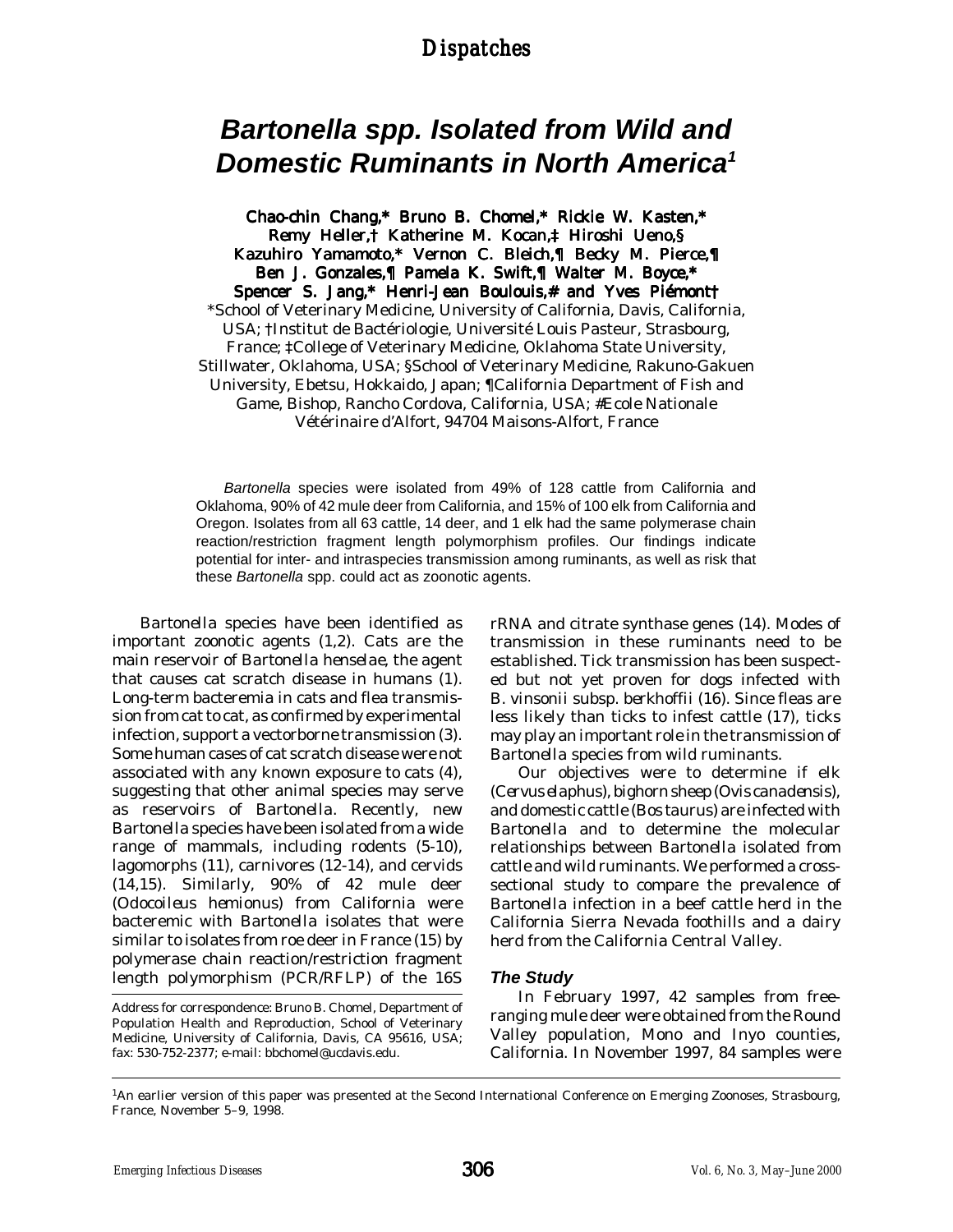collected from bighorn sheep herds in California and New Mexico. During January and February 1998, 100 blood samples were collected from elk in California and Oregon. One hundred twenty-eight cattle samples were collected: 12 from Oklahoma beef cattle in April 1998 and 116 from two California herds from May to July 1998. Fifty-three samples were collected from a >4,000-head beef cattle herd in the Sierra Nevada foothills and 63 samples from a >1,500-head dairy herd in the Central Valley. These 116 cattle were all  $> 2$  years of age. Blood samples collected into lysiscentrifugation tubes were plated within 48 hours. Blood samples collected into EDTA tubes were frozen at -70° until plated. Wildlife and domestic herds were selected on the basis of ongoing surveys by the California and Oregon Departments of Fish and Game and researchers at the Universities of California and Oklahoma.2

Blood samples were cultured on heart infusion agar containing 5% rabbit blood and incubated in 5%  $CO<sub>2</sub>$  at 35°C for at least 4 weeks (18). Gram staining and biochemical tests were performed on representative isolates, which were defined as isolates with a unique PCR/RFLP profile for each of the three ruminant species. Nine representative isolates were identified, including one cattle strain (pattern I), five deer strains (patterns I, II, IV, V, and VI), and three elk strains (patterns I, II, and III). Standard methods were used to test for various preformed enzymes and carbohydrate use. Preformed bacterial enzyme activity was tested by Microscan Rapid Anaerobe Panel (Dade International Inc., West Sacramento, CA) (19).

An approximately 400-bp fragment of the citrate synthase gene was amplified as described (20). The amplified product was digested with *Taq*I and *Hha*I and *Mse*I restriction endonucleases and visualized by gel electrophoresis. Banding patterns were compared with *B. henselae* (strain U-4; University of California, Davis, CA).

Cellular fatty acid composition was analyzed for representative cattle, deer, and elk isolates. Isolates were grown on rabbit blood agar at 35°C for 5 days. Fatty acid methyl ester derivatives were separated on a Hewlett-Packard series II 5890 gas chromatograph.

The PCR products used for DNA sequencing were purified with Microcon centrifugal filter devices (Millipore Corp., Bedford, MA) and sequenced with a fluorescent-based automated sequencing system. Primer BhCS.1137n (5'- AATGCAAAAAGAACAGTAAACA-3') (20) was used for partial sequencing of the 400-bp product of the citrate synthase gene. Nine representative strains from ruminants and one *B. henselae* strain (strain U-4, University of California, Davis) were sequenced. The GAP program of GCG software (Wisconsin Sequence Analysis Package, Genetics Computer Group, version 10) was used for alignments and comparisons of sequences, based on the 276 bp of the citrate synthase gene.

Using Epi Info version 6.03, we performed a chi-square test to assess association between prevalence of bacteremia of *Bartonella* infection and herd location. The *Bartonella* infection prevalence ratio (PR) was calculated to show the proportionate increase of infection prevalence due to difference in herd location.

### *Results*

*Bartonella* spp. were isolated from 5 (42%) of 12 Oklahoma cattle, 58 (50%) of 116 California cattle, 38 (90%) of 42 California mule deer, 15 (15%) of 100 elk, and none of 84 bighorn sheep. In the California beef cattle herd, 25 (96%) of 26 bulls and 22 (81%) of 27 cows were *Bartonella* bacteremic; in the dairy herd, 11 (17%) of 63 cows were bacteremic. *Bartonella* bacteremia prevalence in the Sierra Nevada foothills beef cattle herd was therefore significantly higher than in the Central Valley dairy cattle herd ( $PR = 5.1$ ; 95% confidence interval [CI] = 2.9-8.8). Prevalence of *Bartonella* bacteremic cows in the foothills herd was also significantly higher (81% vs. 17%) than in the Central Valley dairy cattle herd (PR = 4.7; 95% CI = 2.7-8.2). For elk, bacteremia prevalence differed significantly  $(p =$ 0.0002) between California (0 of 47) and Oregon (15 [28%] of 53). No *Bartonella*-bacteremic elk were found in the two California herds, but 11 (38%) of 29 elk from southwestern Oregon and 4 (17%) of 24 elk from northwestern Oregon were bacteremic.

The organisms isolated were short, slender gram-negative rods. By measuring preformed

<sup>2</sup>Collection sites for bighorn sheep were the Peninsular Ranges in California and the San Francisco River, Turkey Creek, and Red Rock in New Mexico. For elk, collection sites were the San Luis National Wildlife Refuge in Merced County and the Tupman Tule Elk State Reserve in Kern County (California); the Roseburg, Drain, and Demet herds, Douglas County (southwestern Oregon); and the Jewell Wildlife Area, Clatsop County (northwestern Oregon).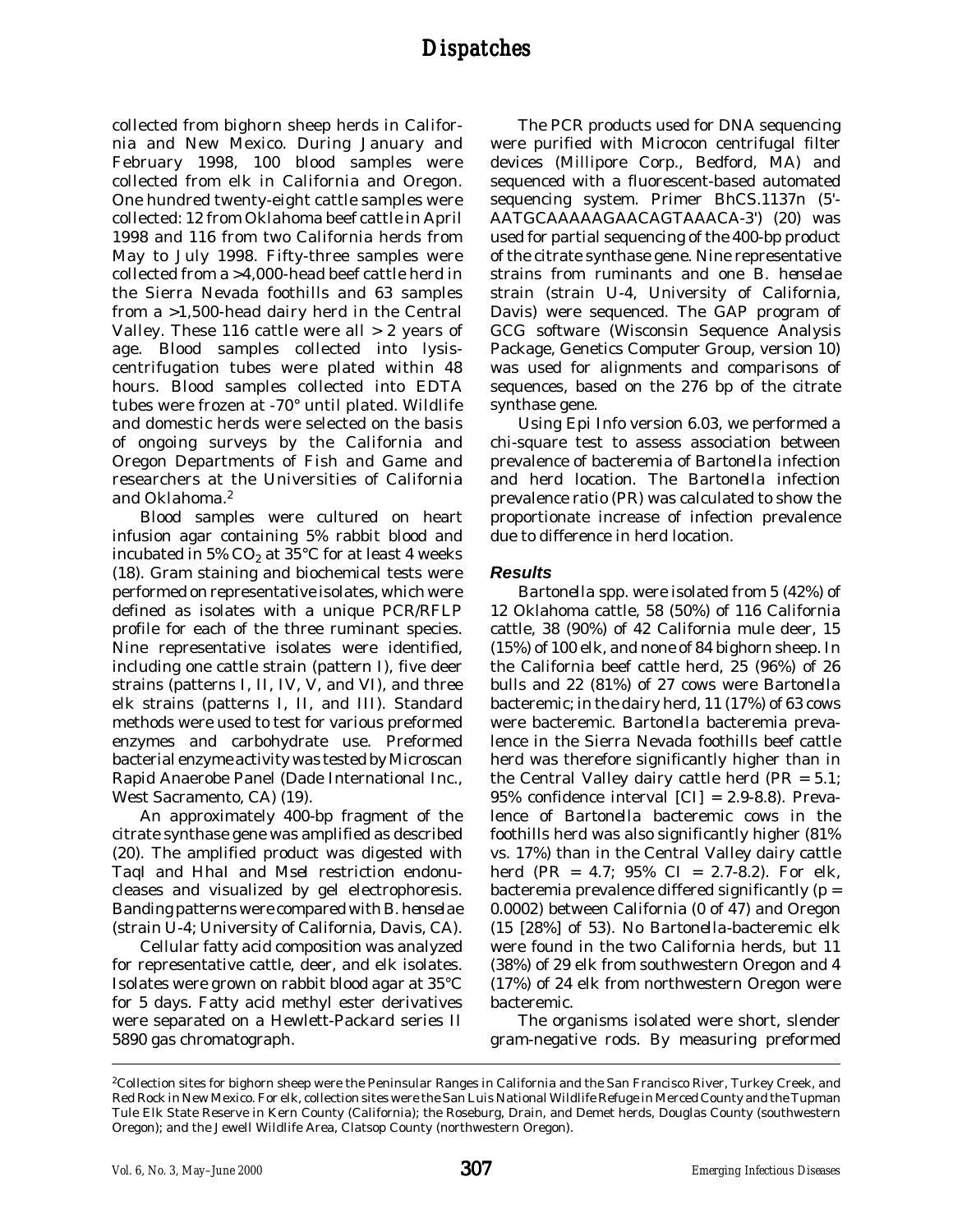enzymes (Rapid Anaerobe Panel), the tested strains were found to be biochemically inert except for the production of peptidases, characteristic of the *Bartonella* profile (10077640).

Several strain profiles were observed by PCR/RFLP of the citrate synthase gene, using *Taq*I and *Hha*I and *Mse*I endonucleases for deer (five profiles) and elk (three profiles) isolates (Figure). Conversely, all 63 cattle isolates had the same PCR/RFLP profile (Figure) with the same restriction enzymes. Overall, six different PCR/ RFLP profiles were obtained from *Bartonella* isolated from cattle, deer, and elk. *Bartonella* isolated from cattle (63 of 63 tested; lanes 2, 12, and 22), mule deer (14 of 38 tested; lanes 3, 13, and 23), and an elk from southwestern Oregon (1 of 11 tested; lanes 10, 20, and 30) yielded the same PCR/RFLP profile (pattern I) with the three enzymes used. A second profile (pattern II) was obtained for *Bartonella* isolated from elk captured in northwestern Oregon (4 of 4 tested; lanes 8, 18, and 28) and from mule deer (5 of 38 tested; lanes 4, 14, and 24). A third profile (pattern III) was obtained for 10 of the 11 *Bartonella* isolated from elk captured in southwestern Oregon (lanes 9, 19, and 29). The other three profiles (patterns IV, V, and VI) were obtained for *Bartonella* isolated from mule deer ([pattern IV: 12 of 38 tested; lanes 6, 16, and 26];

[pattern V: 5 of 38 tested; lanes 5, 15, and 25]; and [pattern VI: 2 of 38 tested; lanes 7, 17, and 27]).

The cellular fatty acid composition was characteristic of the *Bartonella* genus for all isolates. The main fatty acids observed for the cattle, deer, and elk strains were octadecanoic acid  $(C_{18:1}, 45\% - 66\%)$ , octadecanoic acid  $(C_{18:0}, 12\% - 66\%)$ 23%), and hexadecanoic acid ( $C_{16:0}$ , 13%-20%).

After pairwise comparisons, the partial sequencing analysis (276 bp) of the citrate synthase gene for the nine representative ruminant strains showed a high percentage of DNA similarity, from 93.12% to 100% (Table 1). The strains cattle-1, deer-1, and elk-1 belonging to the PCR/RFLP pattern I had 95.65% to 99.64% DNA similarity. The strains deer-2 and elk-2 with PCR/RFLP pattern II had 100% DNA similarity. The strain deer-1 with PCR/RFLP pattern I was closely related (98.91% DNA identity) to the strain deer-2 with PCR/RFLP pattern II. For strains deer-4 and deer-5, corresponding to PCR/ RFLP patterns IV and V (similar digestion profiles with *HhaI* and *MseI* endonucleases and different profiles from *TaqI* endonuclease), a 98.55% DNA similarity was observed. Partial sequence analysis (276 bp) of the citrate synthase gene showed that all strains from ruminants were closely related to *B. weissii*, a *Bartonella* species isolated from domestic cats (Table 2).



Figure. Polymerase chain reaction/restriction fragment length polymorphism of the citrate synthase gene of isolates from cattle, deer, and elk, with *Taq*I, *Hha*I, and *Mse*I endonucleases. Lanes 1 and 32, standard 100-bp molecular ladder; lanes 2, 12, and 22, cattle isolate; lanes 3 to 7, 13 to 17, and 23 to 27, deer isolates; lanes 8 to 10, 18 to 20, and 28 to 30, elk isolates; lanes 11, 21, and 31, *B. henselae* strain.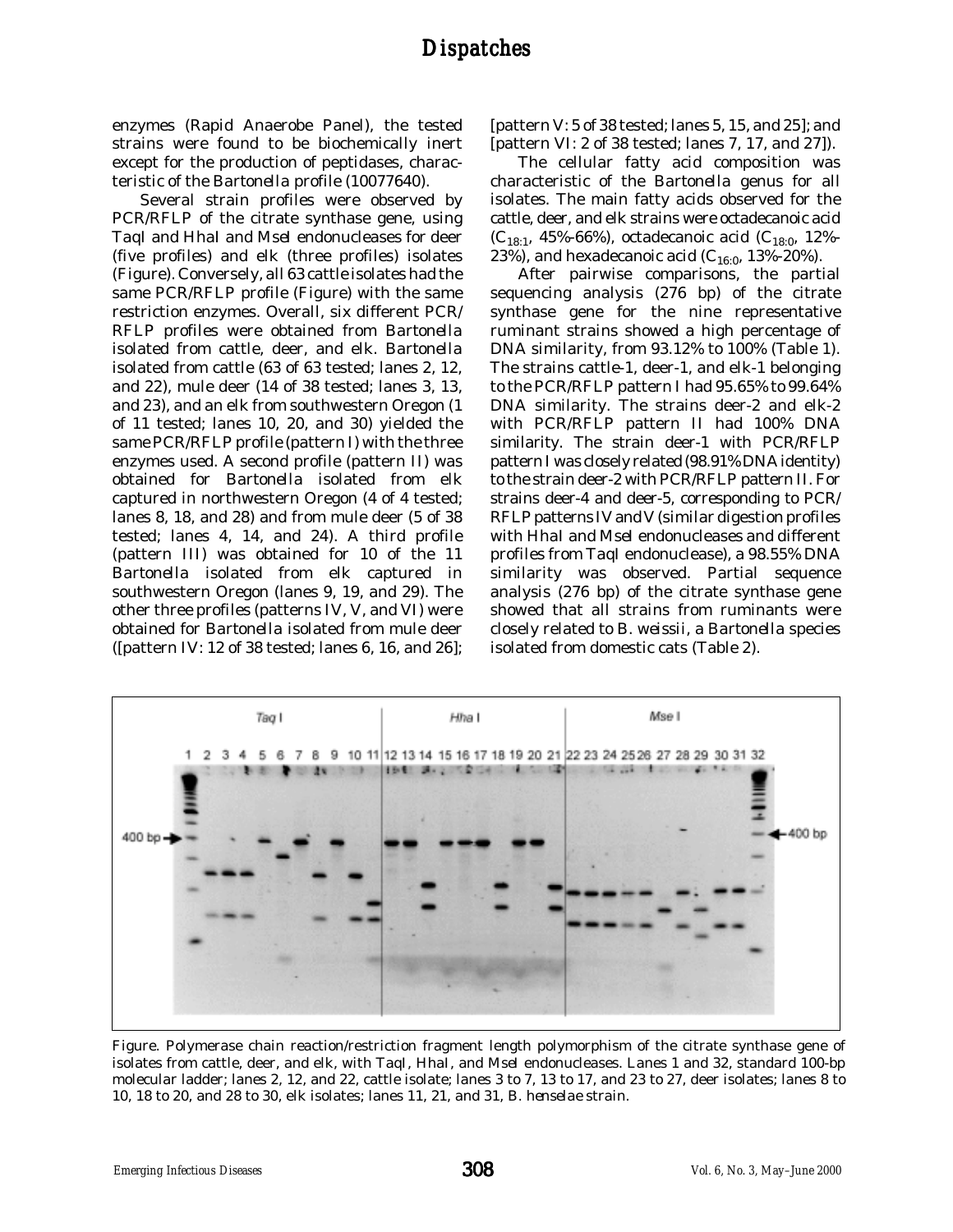## *Dispatches Dispatches*

| Organism/<br>accession no. | % Similarity by strain   |                          |                          |                          |        |        |         |          |          |  |  |
|----------------------------|--------------------------|--------------------------|--------------------------|--------------------------|--------|--------|---------|----------|----------|--|--|
|                            | Cattle-1                 | Deer-1                   | Deer-2                   | Deer-4                   | Deer-5 | Deer-6 | $Elk-1$ | $E$ lk-2 | $E$ lk-3 |  |  |
| Cattle-1 AF228768          | 100.00                   | 95.65                    | 96.01                    | 94.57                    | 94.57  | 94.57  | 99.64   | 96.01    | 94.57    |  |  |
| Deer-1 AF228769            | ٠                        | 100.00                   | 98.91                    | 93.84                    | 93.84  | 93.12  | 95.65   | 98.91    | 93.84    |  |  |
| Deer-2 AF228771            |                          | ۰                        | 100.00                   | 94.20                    | 94.20  | 93.48  | 96.01   | 100.00   | 94.20    |  |  |
| Deer-4 AF228774            | $\sim$                   | $\overline{\phantom{a}}$ | $\overline{\phantom{a}}$ | 100.00                   | 98.55  | 94.93  | 94.57   | 94.20    | 94.57    |  |  |
| Deer-5 AF228775            | ٠                        | ٠                        | ٠                        | ٠                        | 100.00 | 94.20  | 94.57   | 94.20    | 94.57    |  |  |
| Deer-6 AF228776            | $\overline{\phantom{a}}$ | $\overline{\phantom{a}}$ | ٠                        | $\overline{\phantom{0}}$ | ۰.     | 100.00 | 94.20   | 93.48    | 96.01    |  |  |
| Elk-1 AF228770             | $\overline{\phantom{0}}$ | $\overline{\phantom{0}}$ | $\overline{\phantom{a}}$ | $\overline{\phantom{a}}$ |        | ٠      | 100.00  | 96.01    | 94.57    |  |  |
| Elk-2 AF228772             |                          | $\overline{\phantom{a}}$ | ٠                        | $\overline{\phantom{a}}$ |        |        |         | 100.00   | 94.20    |  |  |
| Elk-3 AF228773             |                          |                          |                          |                          |        |        |         |          | 100.00   |  |  |

Table 1. DNA similarity values and GenBank accession numbers based on 276 bp of the citrate synthase gene of the nine representative ruminant strains

Table 2. DNA similarity values based on 276 bp of the citrate synthase gene of the nine ruminant strains compared with those of the *Bartonella* strains in GenBank

|                                      | % Similarity by strain |        |        |        |        |        |         |       |       |  |
|--------------------------------------|------------------------|--------|--------|--------|--------|--------|---------|-------|-------|--|
| Organism/accession no.               | Cattle-1               | Deer-1 | Deer-2 | Deer-4 | Deer-5 | Deer-6 | $Elk-1$ | Elk-2 | Elk-3 |  |
| <b>B.</b> bacilliformis U28076       | 86.59                  | 87.68  | 87.32  | 84.78  | 85.51  | 84.78  | 86.59   | 87.32 | 87.68 |  |
| <b>B.</b> grahamii Z70016            | 90.22                  | 90.22  | 90.58  | 91.67  | 90.22  | 90.58  | 90.58   | 90.58 | 89.49 |  |
| <b>B.</b> taylorii Z70013            | 88.41                  | 87.32  | 86.96  | 87.68  | 87.68  | 87.68  | 88.04   | 86.96 | 88.04 |  |
| <b>B.</b> tribocorum AJ005494        | 89.86                  | 89.13  | 89.49  | 90.58  | 89.13  | 88.41  | 89.49   | 89.49 | 88.04 |  |
| <b>B.</b> doshiae Z70017             | 88.41                  | 86.59  | 86.96  | 86.96  | 86.23  | 87.68  | 88.04   | 86.96 | 85.87 |  |
| B. vinsonii subsp. vinsonii U28074   | 88.69                  | 89.05  | 87.96  | 88.69  | 88.69  | 89.42  | 88.32   | 87.96 | 87.96 |  |
| B. vinsonii subsp. berkhoffii U28075 | 89.86                  | 89.49  | 89.13  | 87.68  | 87.68  | 88.41  | 89.49   | 89.13 | 86.96 |  |
| B. vinsonii subsp. arupensis U77057  | 90.22                  | 89.13  | 89.13  | 90.94  | 90.94  | 90.22  | 89.86   | 89.13 | 88.77 |  |
| B. weissii AF071190                  | 99.64                  | 95.65  | 96.01  | 94.57  | 94.57  | 94.20  | 100.00  | 96.01 | 94.57 |  |
| <b>B.</b> clarridgeiae U84386        | 90.58                  | 89.49  | 89.86  | 88.77  | 88.04  | 88.77  | 90.22   | 89.86 | 89.49 |  |
| <b>B.</b> henselae strain U-4        | 90.58                  | 88.41  | 89.49  | 88.77  | 88.77  | 87.32  | 90.22   | 89.49 | 87.68 |  |
| B. henselae strain Houston-1 L38987  | 90.58                  | 88.41  | 89.49  | 88.77  | 88.77  | 87.32  | 90.22   | 89.49 | 87.68 |  |
| <b>B.</b> koehlerae AF176091         | 89.13                  | 88.41  | 88.77  | 89.49  | 88.77  | 87.32  | 88.77   | 88.77 | 87.32 |  |
| <b>B.</b> quintana Z70014            | 90.22                  | 88.04  | 88.41  | 87.68  | 86.96  | 88.41  | 89.86   | 88.41 | 88.77 |  |
| <b>B.</b> elizabethae Z70009         | 88.41                  | 88.04  | 88.41  | 90.22  | 88.77  | 89.49  | 88.04   | 88.41 | 88.04 |  |
| Strain C7-rat Z70020                 | 88.41                  | 88.04  | 88.41  | 90.22  | 88.77  | 89.49  | 88.04   | 88.41 | 88.04 |  |
| Strain C5-rat Z70018                 | 88.77                  | 88.77  | 89.13  | 90.22  | 88.77  | 87.32  | 88.77   | 89.13 | 87.68 |  |
| Strain C4-phy Z70019                 | 87.32                  | 86.23  | 86.96  | 86.96  | 86.96  | 86.59  | 86.96   | 86.96 | 85.15 |  |
| Strain C1-phy Z70022                 | 86.59                  | 85.51  | 86.23  | 86.23  | 86.23  | 85.87  | 86.23   | 86.23 | 84.42 |  |
| Strain R-phy2 Z70011                 | 87.32                  | 86.23  | 86.96  | 86.96  | 86.96  | 86.59  | 86.96   | 86.96 | 85.15 |  |
| Strain R-phy1 Z70010                 | 88.04                  | 87.68  | 88.04  | 87.32  | 87.32  | 87.32  | 87.68   | 88.04 | 85.87 |  |
| Strain N40 Z70012                    | 90.22                  | 88.77  | 89.13  | 88.77  | 87.32  | 87.32  | 89.86   | 89.13 | 86.96 |  |
| Strain A1 U84372                     | 88.77                  | 87.68  | 88.77  | 88.04  | 87.32  | 88.04  | 88.41   | 88.77 | 86.23 |  |
| Strain A2 U84373                     | 88.41                  | 87.32  | 88.41  | 87.68  | 87.68  | 87.68  | 88.04   | 88.41 | 86.23 |  |
| Strain A3 U84374                     | 88.77                  | 88.04  | 88.77  | 88.04  | 88.04  | 88.04  | 88.41   | 88.77 | 86.23 |  |
| Strain B1 U84375                     | 88.49                  | 89.13  | 88.77  | 88.77  | 88.77  | 89.49  | 89.13   | 88.77 | 88.04 |  |
| Strain B2 U84376                     | 89.86                  | 89.49  | 89.13  | 88.41  | 88.41  | 89.13  | 89.49   | 89.13 | 87.68 |  |
| Strain C1 U84377                     | 88.77                  | 89.13  | 88.77  | 87.68  | 86.96  | 88.41  | 88.41   | 88.77 | 86.59 |  |
| Strain C2 U84378                     | 88.77                  | 89.13  | 88.77  | 87.68  | 86.96  | 88.41  | 88.41   | 88.77 | 86.59 |  |
| Strain D1 U84379                     | 89.86                  | 88.77  | 88.77  | 90.58  | 90.58  | 89.86  | 89.49   | 88.77 | 88.41 |  |
| Strain D2 U84380                     | 90.22                  | 89.13  | 89.13  | 90.94  | 90.94  | 90.22  | 89.86   | 89.13 | 88.41 |  |
| Strain D3 U84381                     | 90.58                  | 89.86  | 89.49  | 90.58  | 90.58  | 90.58  | 90.22   | 89.49 | 88.77 |  |
| Strain D4 U84382                     | 90.22                  | 89.13  | 89.13  | 90.94  | 90.94  | 90.22  | 89.86   | 89.13 | 88.77 |  |
| Strain D5 U84383                     | 89.49                  | 89.13  | 88.41  | 90.22  | 90.22  | 89.49  | 89.13   | 88.41 | 88.04 |  |
| Strain D6 U84384                     | 90.58                  | 89.86  | 89.49  | 90.58  | 90.58  | 90.58  | 90.22   | 89.49 | 88.77 |  |
| Strain D7 U84385                     | 90.22                  | 89.13  | 89.13  | 90.94  | 90.94  | 90.22  | 89.86   | 89.13 | 88.41 |  |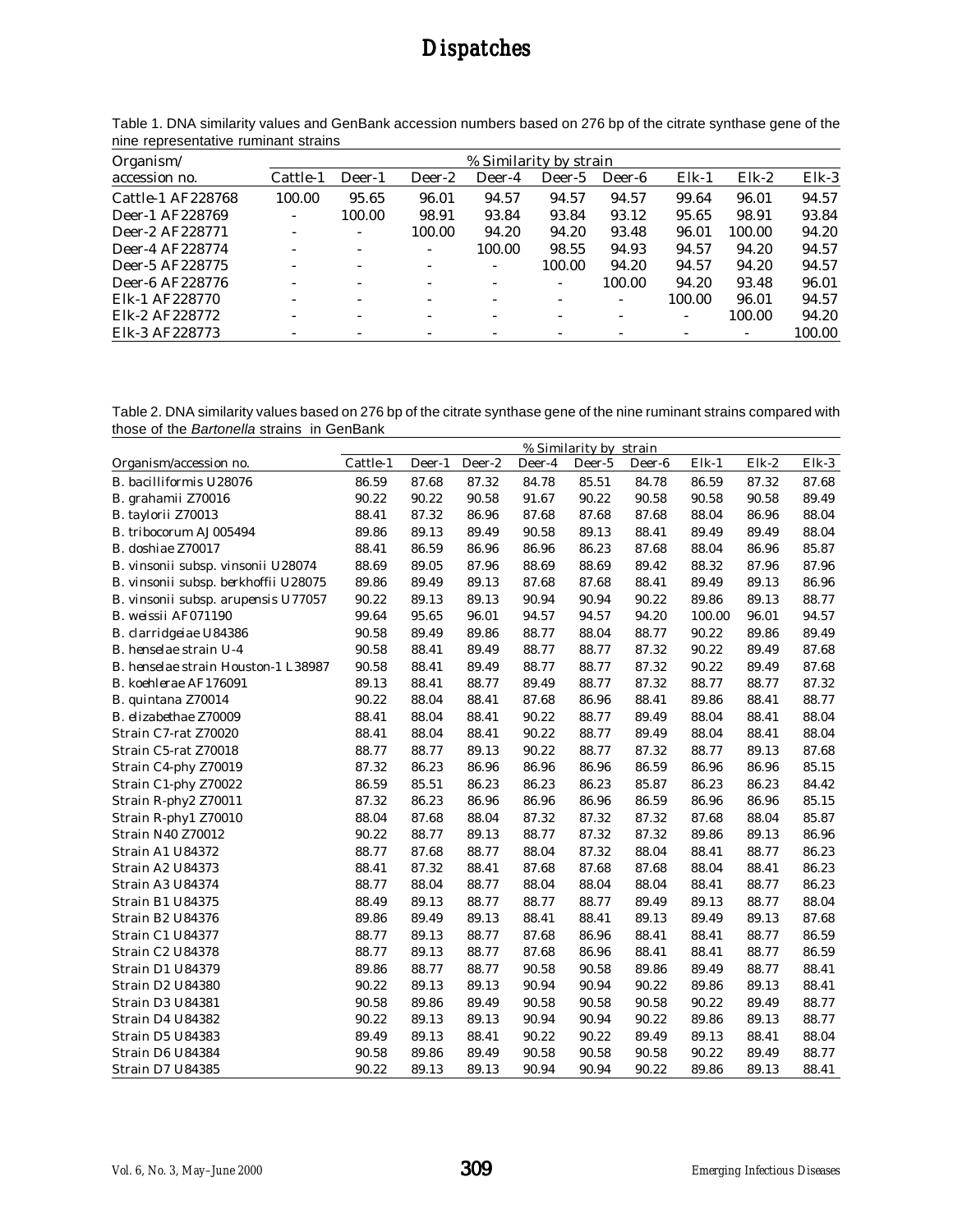#### *Conclusion*

This is the first published report of isolation of *Bartonella* spp. from free-ranging wild ruminants and domestic ruminants in North America. Our results suggest that deer, elk, and domestic cattle are possible reservoirs of *Bartonella* spp. Selected bighorn sheep populations from California and New Mexico appeared to be free of *Bartonella*. The first report of infection of cattle with a *Bartonella* organism was made in 1934 by Donatien and Lestoquard, who proposed the name *B. bovis* or *Haemobartonella bovis* (21). In 1942, Lotze and Yiengst also described *Bartonella*-like structures in American cattle (22); however, their identifications of *Bartonella*-like structures were based only on the morphologic aspects of these organisms in red blood cells also infected with *Theileria* or *Anaplasma*, two well-known tickborne infections.

Partial sequencing analysis of the citrate synthase gene of the ruminant strains showed that they were all closely related to each other and to a feline strain, *B. weissii*. Further studies by DNA-DNA hybridization may determine if these strains are specific to ruminants but closely related to *B. weissii*, or if they are in fact *B. weissii*. If the ruminant strains are identical to *B. weissii*, the high prevalence (89%) of *Bartonella* bacteremia observed in beef cattle may indicate that ruminants are the main reservoirs of *B. weissii*, which is not commonly isolated from cats.

The prevalence of *Bartonella* bacteremia was high in beef cattle and mule deer, possibly related to exposure to potential vectors. Since fleas are rarely observed on cattle and tick infestation is common in both cattle and deer, ticks are a possible source of infection for ruminants (17). Furthermore, *Bartonella* DNA has recently been demonstrated in a high percentage of ticks infesting roe deer in Europe (23,24). The herd of beef cattle from the Sierra Nevada foothills, where tick infestation is common, has permanent access to open pastures. In contrast, the dairy cattle herd from the Central Valley has little or no access to pastures and tick infestations are not commonly observed (R. BonDurant, pers. comm.). Therefore, geographic differences in the prevalence of *Bartonella* infection in California cattle herds warrant further investigation for possible tick transmission of *Bartonella* spp. among these animals.

PCR/RFLP analysis of the citrate synthase gene has been widely used for identification of *Bartonella* organisms to the species level (25-27). We identified one PCR/RFLP profile for all the cattle isolates, but several profiles for deer and elk. This diversity by geographic location is of epidemiologic interest and warrants further investigation. Only one elk from southwestern Oregon had a strain with a similar PCR/RFLP profile to that of domestic cattle, suggesting that wild ruminants could be infected with *Bartonella* species that are not commonly shared with cattle.

Our findings also suggest that transmission of *Bartonella* may occur among cattle and wildlife, especially mule deer, which are more abundant in the western USA than elk and are more likely to be sympatric with cattle. Collection and analysis of ticks on wild animals and cattle and from the environment will be necessary to determine if ticks can be infected with *Bartonella* species. Whether *Bartonella* isolated from these ruminants are human pathogens is still unclear. The recent report of a cattle rancher who was infected with a new *B. vinsonii* subspecies (28) warrants further investigation to establish if these *Bartonella* species could be zoonotic and whether humans could potentially be infected by tick bites during work or recreation.

Dr. Chang is pursuing his Ph.D. in epidemiology at the University of California, Davis, under the direction of Bruno B. Chomel. His research interests include epidemiology of zoonoses, especially the molecular epidemiology of *Bartonella* infections and potential vectors for *Bartonella* spp. transmission.

Dr. Chang's research was funded by a grant from the Center for Companion Animal Health, University of California, Davis, California, USA.

#### *References*

- 1. Bass JW, Vincent JM, Person DA. The expanding spectrum of *Bartonella* infections. II. Cat scratch disease. Pediatr Infect Dis J 1997;16:163-79.
- 2. Chomel BB. Cat-scratch disease and bacillary angiomatosis. Rev Sci Tech 1996;15:1061-73.
- 3. Chomel BB, Kasten RW, Floyd-Hawkins KA, Chi B, Yamamoto K, Roberts-Wilson J, et al. Experimental transmission of *Bartonella henselae* by the cat flea. J Clin Microbiol 1996;34:1952-6.
- 4. Margileth AM. Cat-scratch disease. A therapeutic dilemma. Vet Clin North Am Small Anim Pract 1987;17:91-103.